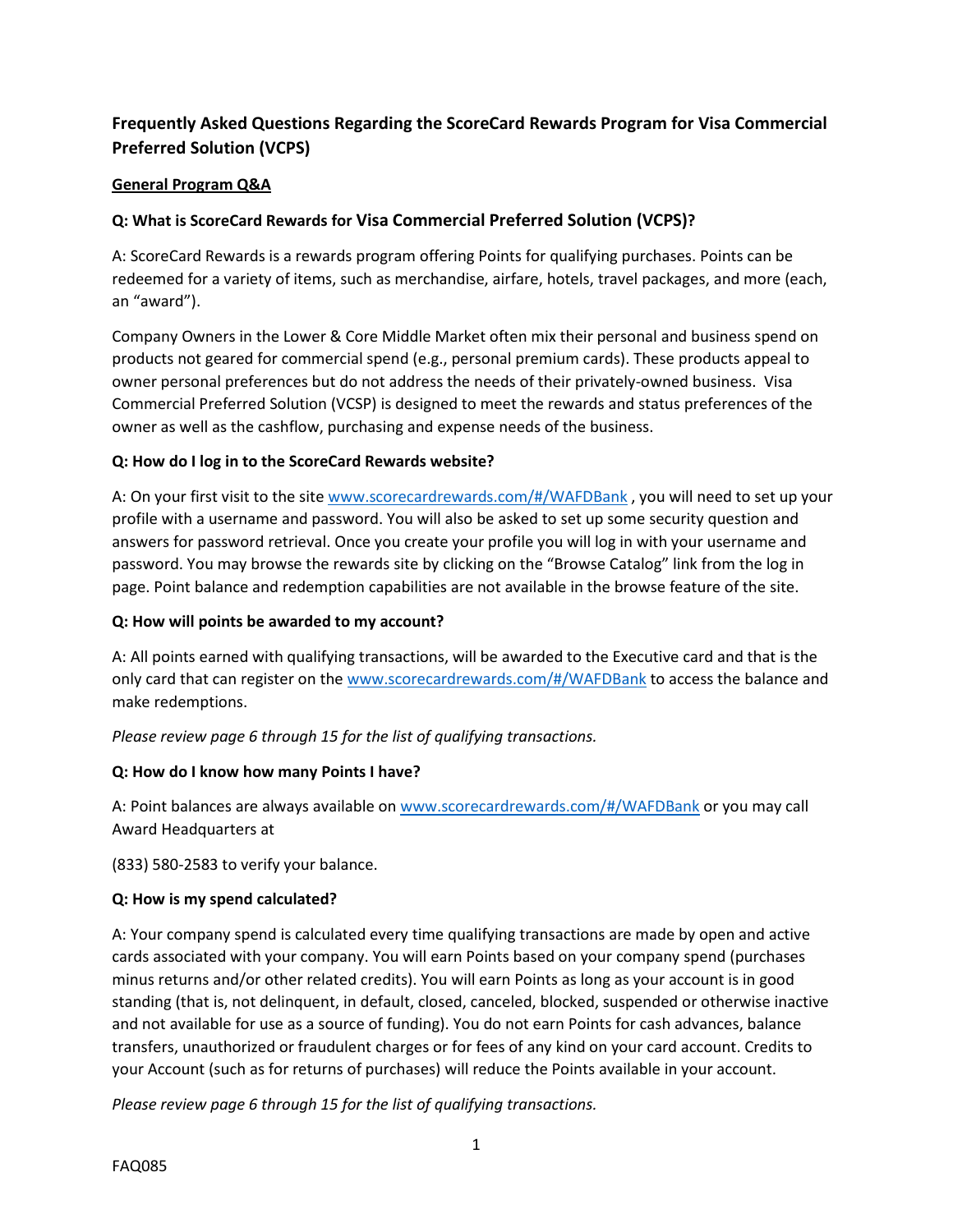## **Q: If I don't have enough Points for the award I want, can I buy the extra Points I need?**

A: No. A sufficient number of Points must be available in your account to redeem the award you want. Points are not available for purchase.

#### **Q: When can I order awards?**

A: You may order awards anytime during the Program as long as your account is in good standing (that is, not delinquent, in default, closed, canceled, blocked, suspended or otherwise inactive and not available for use as a source of funding) and you have enough Points to redeem the requested award.

## **Q: How do I order awards?**

A: For merchandise awards you can order merchandise awards using the online shopping feature at [www.scorecardrewards.com/#/WAFDBank.](http://www.scorecardrewards.com/#/WAFDBank) You can also call customer service at (833) 580-2583. You may also print an order form from www.scorecardrewards.com. Simply complete the form, including all information requested, and mail to the address printed on the form. Travel awards, airline tickets, vacation packages, and cruises may be ordered by calling and speaking with a Travel Services Representative. You may also use the online travel booking site to obtain select air awards. In addition, you may purchase additional airline tickets and make car and hotel reservations online. If you prefer, Travel Services Representatives can assist with booking both purchased as well as redeemed awards travel items.

## **Q: Whom should I contact if I have questions regarding redeeming Points under the ScoreCard Rewards Program?**

A: Call Award Headquarters at (833) 580-2583.

#### **Merchandise Awards Q&A**

## **Q: If I order more than one item, will they be shipped together?**

A: We cannot guarantee that items will be shipped together. You may receive several shipments to complete your order.

## **Q: What if the item I order is not available?**

A: Sometimes ordered items are on backorder with the manufacturer. If the backorder is for a short period, such as for no more than a couple of weeks, we will notify you of your backorder status and ship the item once it is again available to us. If the backorder status is going to be longer, we may contact you to allow you to select an alternate award or you may elect to cancel your order and have the Points added back to your rewards account.

## **Q: For merchandise redemptions, how long after I place my order should I expect to receive the ordered items?**

A: Generally, merchandise awards will be shipped from Award Headquarters via a parcel delivery service or by the U.S. Postal Service and should arrive no more than 4-6 weeks after your order is received. Some items may be shipped directly from the manufacturer. You will be notified if there is a delay in filling your order. Please note that shipments cannot be made to a post office box or outside the United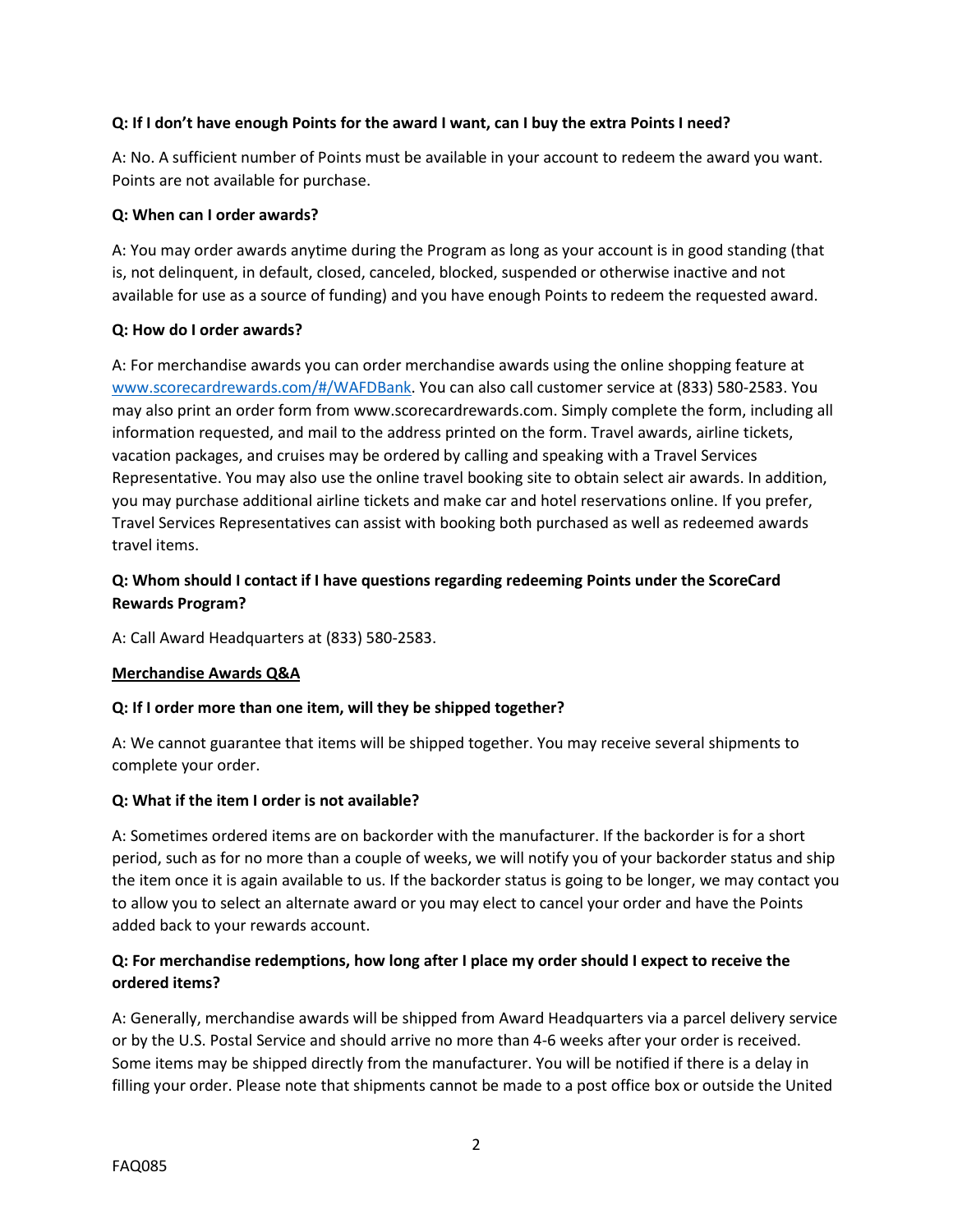States and eligible territories. If you have an APO address, please contact ScoreCard Award Headquarters for details regarding merchandise options and shipments before ordering.

## **Q: What happens if my merchandise award arrives damaged?**

A: Please check your packages closely for any apparent damage before signing to accept a package. If there is damage, please write a note on the delivery receipt before signing to accept the package. If after you open the package you find the merchandise is damaged, please follow the directions on the packing slip included with your shipment and notify Award Headquarters. You will be given instructions and a return authorization number to return the merchandise for replacement. Merchandise that is received damaged or defective may be returned within thirty (30) days of receipt for replacement. Please refer to your Terms, Conditions and Program Rules for additional requirements.

## **Q: Will I be able to use any applicable manufacturer warranties for my redemption(s)?**

A: Most merchandise is covered by a manufacturer's warranty. Please retain your packing slip as proof of purchase. For extended warranties or product specific inquiries or repair, you may call the manufacturer directly.

## **Q: Where can I get a complete list of available merchandise awards?**

A: The ScoreCard Rewards Program has a complete list at *[www.scorecardrewards.com](http://www.scorecardrewards.com/#/WAFDBank)*[/#/WAFDBank.](http://www.scorecardrewards.com/#/WAFDBank)

## **Frequently Asked Questions Regarding the ScoreCard Rewards Dynamic Travel Program**

#### **Travel Awards Q&A**

#### **Q: When are Travel Services agents available?**

**A**: Travel Services agents are available Monday – Sunday 8:00am – 12:00am (Eastern Standard Time) to book your travel arrangements.

#### **Q: Can I book my travel online?**

**A**: Yes, your travel can be booked online. You can book online at www.scorecardrewards.com. In addition, you can purchase airline tickets and hotel/car reservations.

#### **Q: How many Points are required for a ticket?**

**A:** The actual number of Points required will be based on your travel dates, origin and destination cities, airline, availability, and how far in advance you are making your reservations. The good news is you are in control and the choice is yours!

## **Q: Can I still redeem if I do not have enough points for a ticket?**

**A:** Yes! We want to make sure your next trip is within reach, which is why we've added the flexibility of allowing you to redeem the Points you do have and pay the difference via your ScoreCard or another payment card.

#### **Q: Are there any origin or destination restrictions?**

A: This new program allows you to fly from virtually anywhere to virtually anywhere in the world!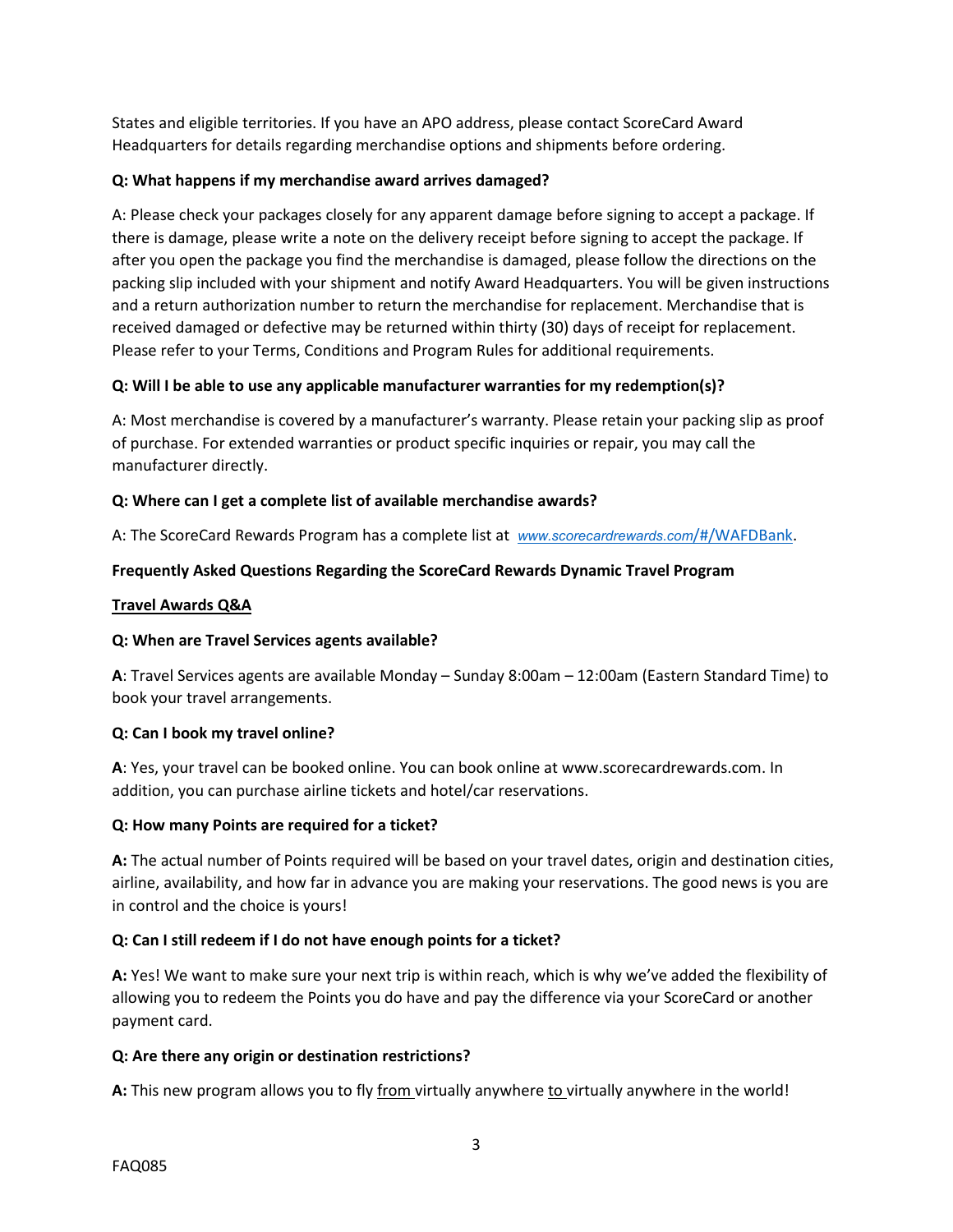## **Q: How far in advance do I need to make my travel reservations?**

**A:** You can now make reservations as close as one day prior to your actual departure date. We recommend you plan your travel at least 14 to 21 days in advance for the best availability, however you are no longer limited to a 30-day advance requirement.

## **Q: I want to save my Points for an airline ticket. How will I know the number of Points I need to save?**

**A:** The actual Points required for your travel is dependent upon the specific itinerary you select. You can check point requirements via the online redemption site.

**Note:** Points required for travel may change and are not final until travel is redeemed for.

## **Q: Can I change or return my airline ticket if my plans change after the ticket is issued?**

**A**: Changes and cancellations can be made only if the Supplier and specific air ticket rules permit the modifications. A \$40 per ticket service fee will be charged by the travel supplier for all exchanges, modifications, or cancellations, in addition to any applicable airline penalties and/or fare difference.

#### **Q**: **Can I book a cruise online?**

**A**: Yes, you can. If you are planning to book a flight or another component to go along with your cruise, you must book the cruise as a separate order from any other travel component you wish to redeem for on the catalog.

#### **Q: How do I change or cancel my car, hotel, activity or cruise booking?**

**A:** You must contact the Travel Rewards Center for all modification and cancellation requests as the policies are different for each travel award.

## **Q: Can I purchase airline tickets or other travel items from Travel Services without using my**

#### **Points?**

**A:** Yes. Travel Services can assist in booking your purchase travel needs and you can also purchase online.

#### **Q: What are the fees for each award?**

**A:** The booking fees are included in the total number of points required for the travel redemption so you can use your points and you don't have to pay the booking fees out of pocket. Please note the point requirement differs between on-line and travel agent assisted booking due to a higher fee charged for the agent assistance.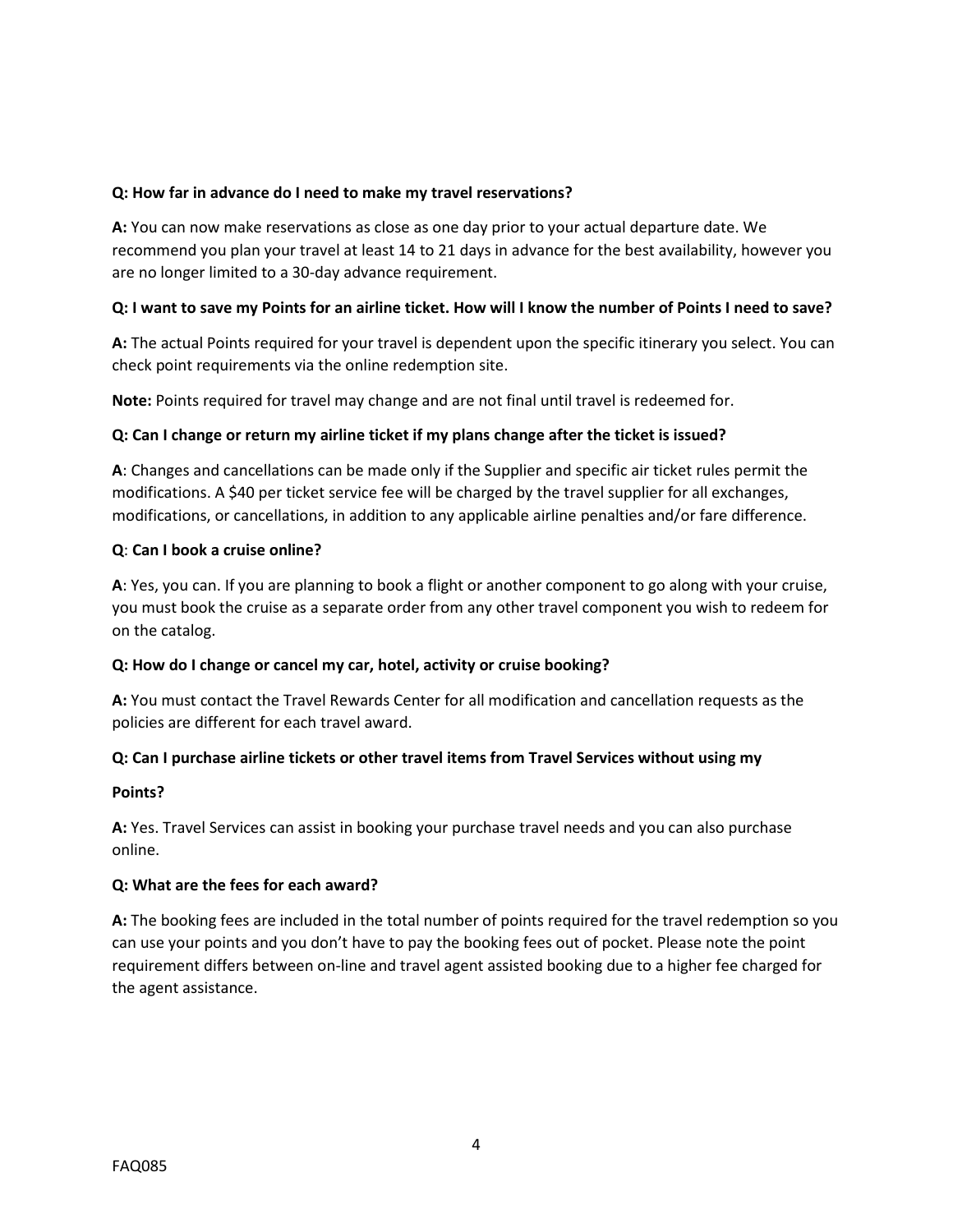| <b>Award</b>          | <b>Channel</b>     | <b>Booking Fee (per ticket)</b>                                                             |
|-----------------------|--------------------|---------------------------------------------------------------------------------------------|
| Air                   | Web                | \$15.00                                                                                     |
|                       | Call Center        | \$25.00                                                                                     |
| Car                   | Web                | \$5.00                                                                                      |
|                       | <b>Call Center</b> | \$15.00                                                                                     |
| Hotel                 | Web                | \$5.00                                                                                      |
|                       | <b>Call Center</b> | \$15.00                                                                                     |
| <b>Cruise</b>         | Web                | \$30.00                                                                                     |
|                       | <b>Call Center</b> | \$40.00                                                                                     |
| <b>Activities</b>     | Web                | \$5.00                                                                                      |
|                       | Call Center        | \$15.00                                                                                     |
| <b>Tours/Packages</b> | Web                | \$30.00                                                                                     |
|                       | <b>Call Center</b> | \$40.00                                                                                     |
|                       |                    | Booking fees are included in the total number of points required for the travel redemption. |

| <b>Award</b>                            | <b>Channel</b>                                 | <b>Modification Fee (per ticket)</b>                       |
|-----------------------------------------|------------------------------------------------|------------------------------------------------------------|
| <b>Air Modifications</b>                | Web and Call<br>Center                         | \$40.00                                                    |
| <b>Cruise Modifications</b>             | Web and Call<br>Center                         | Fees may vary by cruise line                               |
| <b>Hotel/Car/Activity Modifications</b> | Web and Call<br>Center                         | Fees may vary by hotel, car rental or activity<br>supplier |
|                                         | Modification fees are paid separately in cash. |                                                            |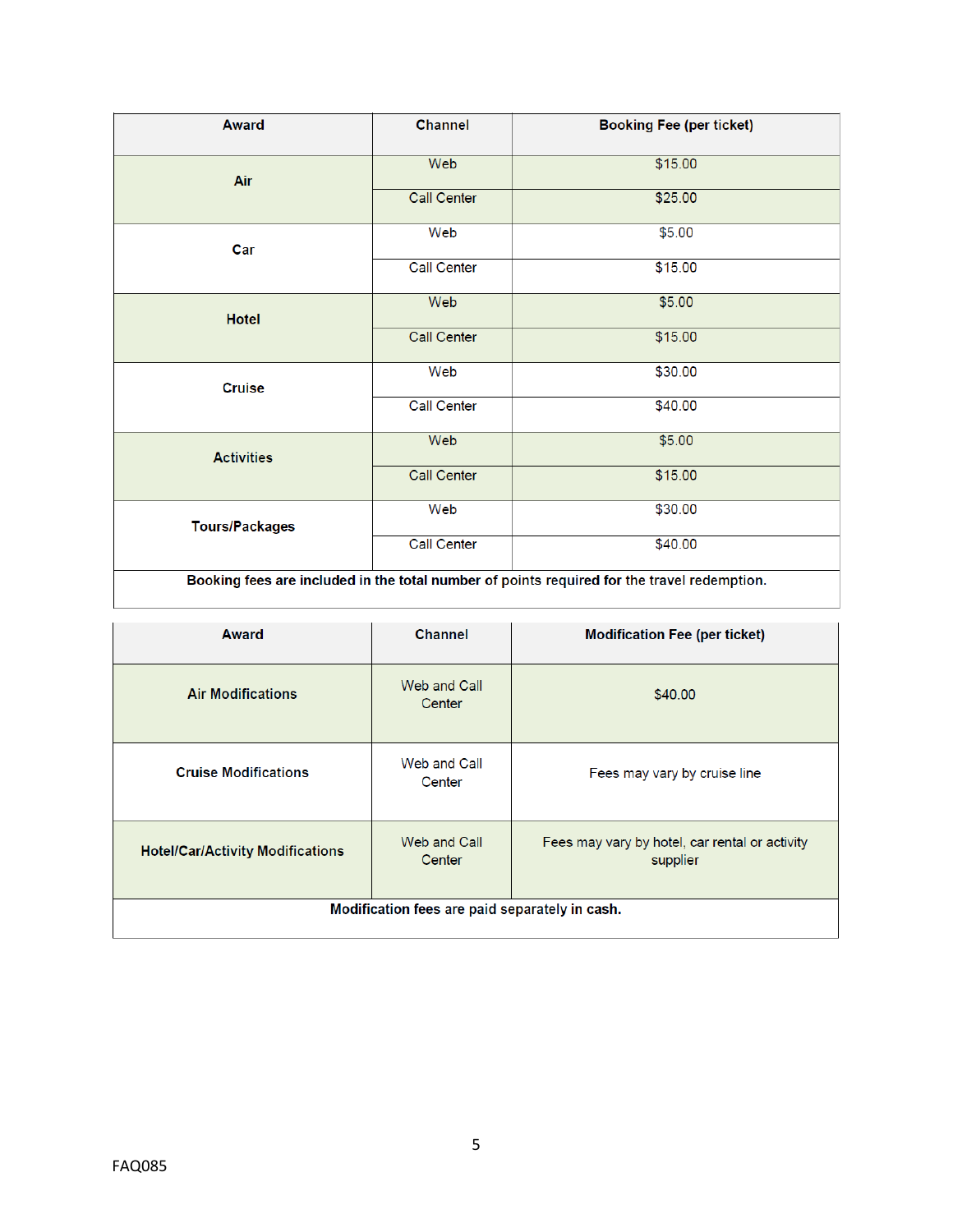#### **Q: What is the order process for a hotel or car travel award certificate?**

**A:** In addition to booking online, you can also order certificates to be used to cover a portion or the cost for hotel reservations and car bookings. Prior to redeeming Points for a hotel or car travel award certificate, please contact the hotel or car rental location you plan to visit to confirm they will accept the certificate with the discount offered in the certificate. Once confirmed, you can submit your order online or through an Award Headquarters representative by calling 1-(833) 580-2583. Certificates are usually shipped within 4-6 weeks of processing your order. Upon receipt of your certificate, make your advance reservation by calling the number listed on the certificate and inform the reservation agent of the certificate. ADVANCE RESERVATIONS ARE REQUIRED IN ORDER TO USE YOUR CERTIFICATE. At time of check in, present your certificate with your method of payment for any additional fees.

| <b>Travel Name</b>            | <b>MCC</b> | <b>HILTON GARDEN INN</b>             | 3604 |
|-------------------------------|------------|--------------------------------------|------|
| <b>DELTA</b>                  | 3058       | <b>DOUBLETREE HOTEL</b>              | 3692 |
| HOTELS/MOTELS/RESORTS         | 7011       | <b>RESIDENCE INN</b>                 | 3703 |
| <b>AMERICAN</b>               | 3001       | NATIONAL CAR RENTAL                  | 3393 |
| <b>UNITED</b>                 | 3000       | <b>TRANSPORTATION SVCS - DEFAULT</b> | 4789 |
| <b>SOUTHWEST</b>              | 3066       | <b>SHERATON</b>                      | 3503 |
| <b>MARRIOTT</b>               | 3509       | AIRLINES, AIR CARRIERS               | 4511 |
| <b>TRAVEL AGENCIES</b>        | 4722       | <b>WESTIN</b>                        | 3513 |
| <b>TOLLS AND BRIDGE FEES</b>  | 4784       | <b>EMBASSY SUITES</b>                | 3695 |
| TAXICABS/LIMOUSINES           | 4121       | <b>AVIS RENT-A-CAR</b>               | 3389 |
| <b>HOLIDAY INN</b>            | 3501       | <b>BRITISH AIRWAYS</b>               | 3005 |
| <b>HILTON</b>                 | 3504       | <b>HOMEWOOD SUITES</b>               | 3751 |
| <b>HAMPTON INN</b>            | 3665       | <b>HERTZ RENT-A-CAR</b>              | 3357 |
| <b>COURTYARD BY MARRIOTT</b>  | 3690       | <b>FAIRFIELD INN</b>                 | 3715 |
| PARKING LOTS, METERS, GARAGES | 7523       | RENAISSANCE HOTELS                   | 3530 |
| <b>HYATT</b>                  | 3640       | <b>LUFTHANSA</b>                     | 3008 |
| <b>ALASKA AIR</b>             | 3256       | <b>JETBLUE AIRWAYS</b>               | 3174 |
| <b>ENTERPRISE RENT-A-CAR</b>  | 3405       | <b>BEST WESTERN</b>                  | 3502 |

## **VCPS Participating MIDs and MCCs**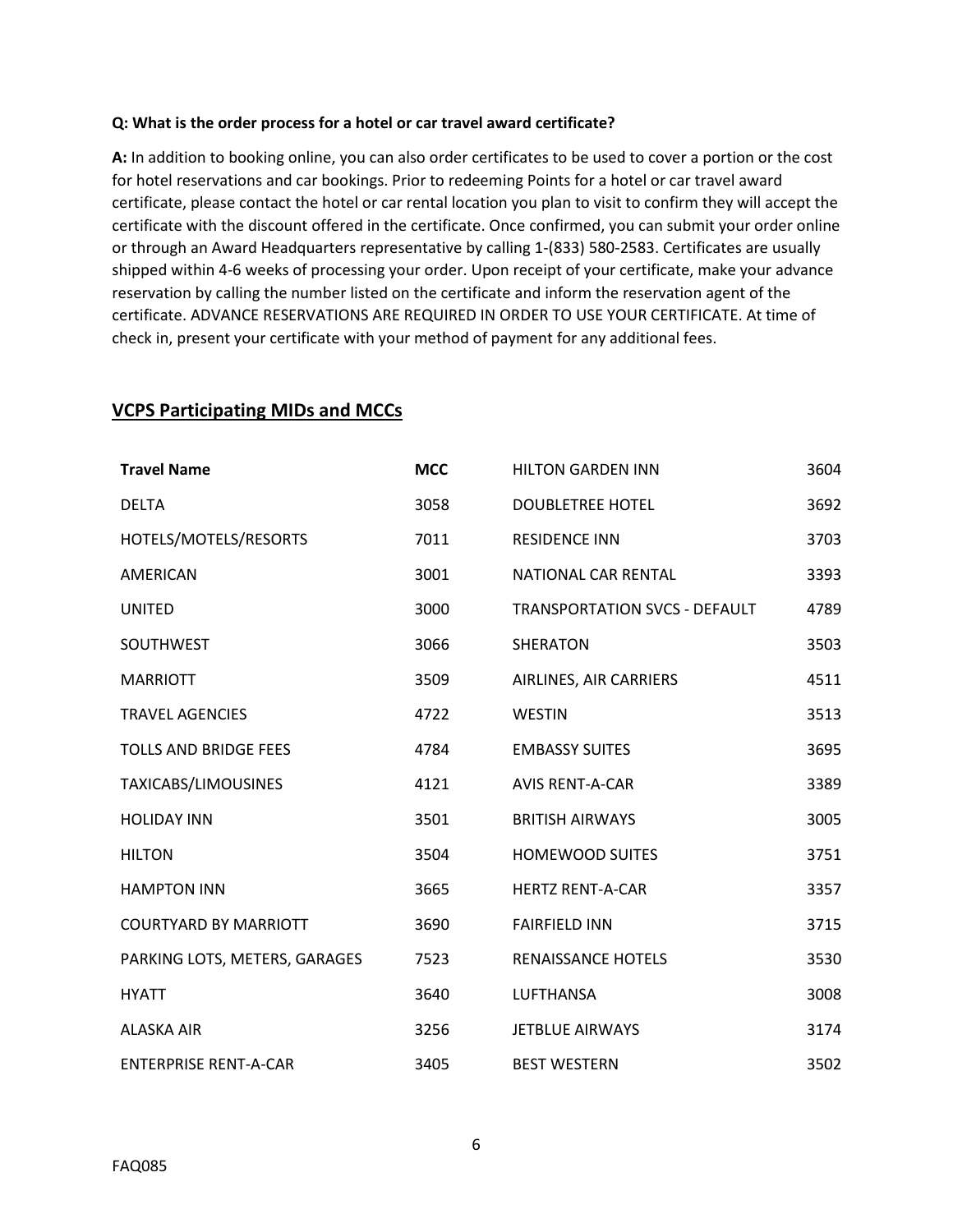| AIR CANADA                    | 3009 | LOCAL COMMUTER TRANSPORT      | 4111 |
|-------------------------------|------|-------------------------------|------|
| <b>COMFORT INN</b>            | 3562 | <b>CAMPER TRAILER DEALER</b>  | 5561 |
| AIRPORTS/FIELDS/TERMINALS     | 4582 | <b>QANTAS</b>                 | 3012 |
| <b>SPRINGHILL SUITES</b>      | 3770 | <b>AUTOGRAPH</b>              | 3826 |
| <b>OMNI HOTEL</b>             | 3592 | <b>TURKISH AIRLINES</b>       | 3047 |
| THE RITZ-CARLTON              | 3710 | <b>WYNDHAM</b>                | 3722 |
| <b>EMIRATES AIRLINES</b>      | 3026 | VENETIAN RESORT HOTEL CASINO  | 3773 |
| TRUCK/UTILITY TRAILER RENTALS | 7513 | <b>BUDGET RENT-A-CAR</b>      | 3366 |
| STEAMSHIP/CRUISE LINES        | 4411 | <b>WALDORF</b>                | 3831 |
| <b>GAYLORD OPRYLANDS</b>      | 3608 | AUTOMOBILE RENTAL AGENCY      | 7512 |
| <b>CROWNE PLAZA HOTELS</b>    | 3750 | <b>KOREAN AIR</b>             | 3082 |
| <b>FOUR SEASONS</b>           | 3543 | <b>ALOFT</b>                  | 3619 |
| PASSENGER RAILWAYS            | 4112 | W HOTELS                      | 3779 |
| <b>TOWNEPLACE SUITES</b>      | 3740 | <b>DISNEY RESORTS</b>         | 3780 |
| <b>AIR FRANCE</b>             | 3007 | <b>ALL NIPPON</b>             | 3161 |
| <b>HYATT PLACE</b>            | 3812 | <b>VIRGIN ATLANTIC</b>        | 3144 |
| <b>BUS LINES</b>              | 4131 | <b>KLM</b>                    | 3010 |
| <b>CATHAYPACAIR</b>           | 3099 | <b>RADISSON HOTEL</b>         | 3649 |
| <b>STAYBRIDGE SUITES</b>      | 3791 | <b>COUNTRY INN BY CARLSON</b> | 3829 |
| <b>QATAR AIRWAYS</b>          | 3136 | <b>DRURY INN</b>              | 3693 |
| INTER-CONTINENTAL             | 3512 | <b>EXTENDED STAY</b>          | 3621 |
| LA QUINTA INN AND SUITES      | 3516 | <b>FOUR POINTS HOTELS</b>     | 3778 |
| <b>FAIRMONT HOTEL</b>         | 3590 | SAS                           | 3016 |
| <b>HOME2 SUITES</b>           | 3816 | HILTON INTERNATIONAL          | 3535 |
| <b>CANDLEWOOD SUITES</b>      | 3559 | <b>MANDALAY BAY RESORT</b>    | 3777 |
| <b>QUALITY INN</b>            | 3508 | EVA AIRWAYS                   | 3084 |
| SINGAPORE AIR                 | 3075 | <b>HAWAIIANAIR</b>            | 3196 |
| <b>LOEWS HOTEL</b>            | 3654 | <b>DAYS INN</b>               | 3510 |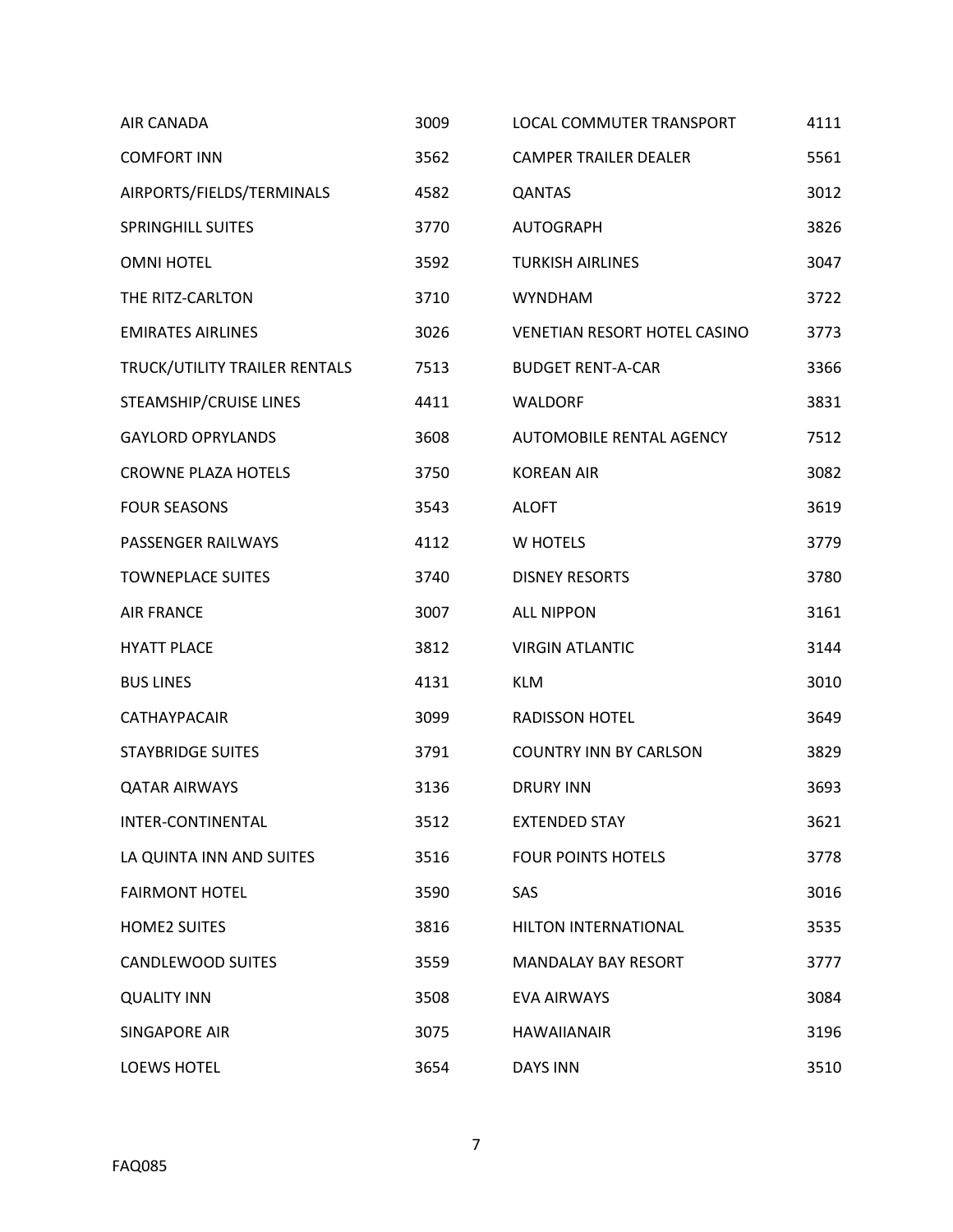| <b>AER LINGUS</b>                   | 3043 | RAMADA INN                        | 3637 |
|-------------------------------------|------|-----------------------------------|------|
| <b>JAL</b>                          | 3006 | <b>AIR CHINA</b>                  | 3261 |
| AEROMEXICO                          | 3076 | <b>MGM GRAND HOTEL</b>            | 3730 |
| <b>WYNN LAS VEGAS</b>               | 3596 | <b>CHINA AIRLINES</b>             | 3078 |
| <b>SONESTA HOTEL</b>                | 3591 | AIR-INDIA                         | 3020 |
| <b>SWISS INTERNATIONAL AIRLINES</b> | 3015 | <b>ROSEN HOTELS AND RESORTS</b>   | 3782 |
| <b>PAL AIR</b>                      | 3022 | <b>HILTON CONRAD</b>              | 3721 |
| <b>HOTEL INDIGO</b>                 | 3813 | <b>BROADMOOR HOTEL</b>            | 3727 |
| <b>SUPER 8 MOTEL</b>                | 3709 | <b>IBERIA</b>                     | 3102 |
| <b>ETIHADAIR</b>                    | 3034 | <b>SUNCTRYAIR</b>                 | 3069 |
| <b>SLEEP INN</b>                    | 3631 | RAILROADS                         | 4011 |
| ARIA                                | 3824 | <b>ASIANA AIRLINES</b>            | 3098 |
| <b>CURIO HOTELS</b>                 | 3832 | <b>MANDARIN ORIENTAL HOTEL</b>    | 3577 |
| <b>FRONTIER AIRLINES</b>            | 3132 | <b>ICELANDAIR</b>                 | 3050 |
| AIR NZ                              | 3025 | <b>CLARION HOTEL</b>              | 3687 |
| <b>LAN AIR</b>                      | 3052 | <b>RED ROOF INN</b>               | 3650 |
| SAA                                 | 3017 | <b>BELLAGIO</b>                   | 3765 |
| <b>MERIDIEN</b>                     | 3520 | FONTAINEBLEAU RESORTS             | 3607 |
| <b>SPIRIT AIRLINES</b>              | 3260 | <b>DELTA HOTEL</b>                | 3581 |
| CAESAR'S HOTEL AND CASINO           | 3771 | SOFITEL HOTELS                    | 3641 |
| <b>ETHIOPIAN</b>                    | 3294 | <b>ALITALIA</b>                   | 3013 |
| <b>COPA</b>                         | 3219 | <b>AUSTRIAN AIR</b>               | 3051 |
| <b>COSMOPOLITAN OF LAS VEGAS</b>    | 3828 | LOT (POLAND)                      | 3182 |
| <b>AVIANCA</b>                      | 3039 | <b>RADISSON BLU</b>               | 3583 |
| <b>GAYLORD PALMS</b>                | 3609 | <b>ALAMO RENT-A-CAR</b>           | 3387 |
| <b>WESTJET AIRLINES</b>             | 3180 | <b>TAP AIR</b>                    | 3035 |
| ST. REGIS HOTEL                     | 3745 | <b>MICROTEL INNS &amp; SUITES</b> | 3613 |
| CHINA EASTERN AIRLINES              | 3206 | ECONOLODGE                        | 3644 |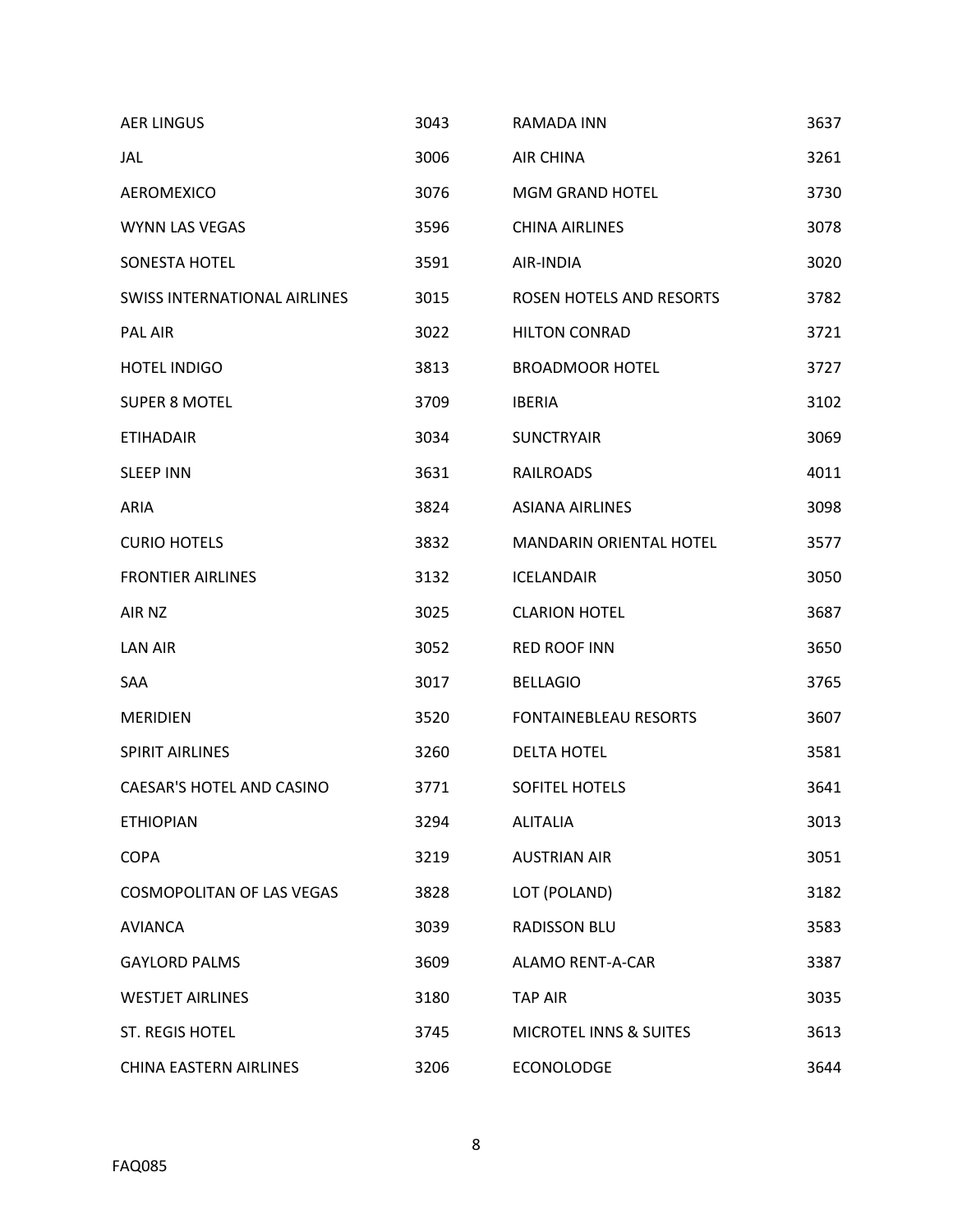| <b>EMBASSY HOTELS</b>         | 3652 | PENINSULA HOTELS                | 3523 |
|-------------------------------|------|---------------------------------|------|
| <b>LXR</b>                    | 3808 | <b>MAINSTAY SUITES</b>          | 3818 |
| AMERICINN                     | 3614 | Boat rentals and leasing        | 4457 |
| MIRAGE HOTEL AND CASINO       | 3551 | <b>OXFORD SUITES</b>            | 3819 |
| THE PHOENICIAN                | 3632 | AMERICAS BEST VALUE INN         | 3617 |
| <b>VIRGIN AMERICA</b>         | 3057 | <b>RIO SUITES</b>               | 3726 |
| <b>NOVOTEL</b>                | 3642 | <b>JET AIR</b>                  | 3056 |
| NORWEGIAN AIR SHUTTLE         | 3211 | <b>VDARA</b>                    | 3825 |
| THUNDERBIRD/RED LION          | 3528 | <b>SIXT CAR RENTAL</b>          | 3355 |
| Trailer parks and campgrounds | 7033 | <b>MOTOR HOME/RV RENTALS</b>    | 7519 |
| SHANGRI-LA INTERNATIONAL      | 3545 | <b>GOLDEN NUGGET</b>            | 3561 |
| MILLENNIUM HOTELS             | 3741 | <b>TRAVELODGE</b>               | 3615 |
| <b>AEROFLOT</b>               | 3011 | <b>GREAT WOLF</b>               | 3618 |
| MOTEL 6                       | 3700 | <b>HOWARD JOHNSON</b>           | 3638 |
| <b>ELEMENT</b>                | 3807 | DORAL GOLF RESORT               | 3589 |
| <b>KENYAAIR</b>               | 3295 | EL AL                           | 3032 |
| HARRAH'S HOTELS AND CASINOS   | 3731 | <b>MALAY AIR</b>                | 3100 |
| <b>DOLLAR RENT-A-CAR</b>      | 3390 | MONTE CARLO HOTEL AND CASINO    | 3676 |
| <b>RODEWAY INN</b>            | 3515 | <b>SAUDIA AIR</b>               | 3014 |
| <b>FINNAIR</b>                | 3042 | <b>AIR MAROC</b>                | 3048 |
| THRIFTY CAR RENTAL            | 3395 | LUXOR HOTEL AND CASINO          | 3667 |
| PRINCE HOTEL                  | 3526 | ALA MOANA HOTEL                 | 3788 |
| PARIS LAS VEGAS HOTEL         | 3795 | <b>AERO ARGENT</b>              | 3030 |
| SN BRUSSELS AIRLINES          | 3029 | <b>TIMESHARES</b>               | 7012 |
| SWISSOTEL                     | 3634 | <b>BALLY'S HOTEL AND CASINO</b> | 3728 |
| THE PALACE HOTEL              | 3802 | <b>HOTEL IBIS</b>               | 3533 |
| THAI AIRWAYS                  | 3077 | <b>HOTELES MELIA</b>            | 3548 |
| <b>TAM AIRLINES</b>           | 3248 | <b>FAIRFIELD HOTEL</b>          | 3697 |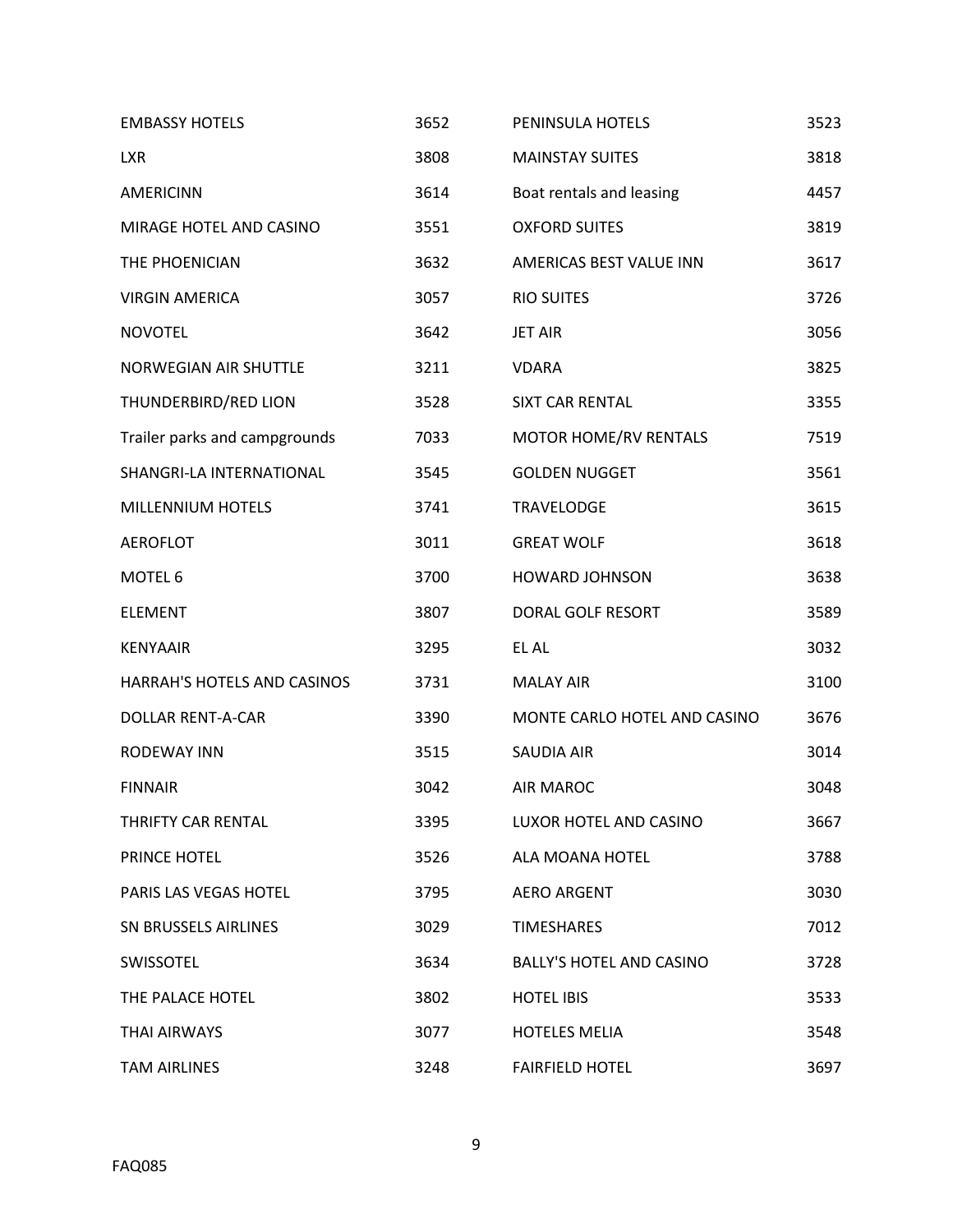| PEPPERMILL HOTEL CASINO            | 3796 | <b>GOL AIRLINES</b>                 | 3247 |
|------------------------------------|------|-------------------------------------|------|
| <b>FLAMINGO HOTELS</b>             | 3793 | TAJ HOTELS INTERNAT'L               | 3659 |
| <b>EGYPTAIR</b>                    | 3037 | SILVER LEGACY HOTEL AND CASINO      | 3679 |
| NEW YORK-NEW YORK HOTEL+CASINO     | 3774 | <b>RYANAIR</b>                      | 3246 |
| NEMACOLIN WOODLANDS                | 3772 | <b>SANDMAN HOTELS</b>               | 3573 |
| <b>GULF AIR (BAHRAIN)</b>          | 3040 | TOWN & COUNTRY RESORT/CONV CTR      | 3783 |
| TREASURE ISLAND HOTEL & CASINO     | 3555 | PARK INNS INTERNATIONAL             | 3553 |
| <b>HOTEL MERCURE</b>               | 3579 | <b>OUTRIGGER HOTELS AND RESORTS</b> | 3785 |
| <b>EASYJET</b>                     | 3245 | <b>HUDSON HOTEL</b>                 | 3602 |
| <b>VARIG AIR</b>                   | 3018 | <b>MARATIM</b>                      | 3668 |
| PAYLESS CAR RENTAL                 | 3359 | PEABODY HOTELS                      | 3752 |
| <b>GARUDA AIR</b>                  | 3103 | WELCOMGROUP                         | 3524 |
| <b>GRAND SIERRA RESORT</b>         | 3823 | THE BEVERLY HILLS HOTEL             | 3749 |
| <b>SCANDIC HOTELS</b>              | 3655 | EXCALIBUR HOTEL AND CASINO          | 3628 |
| <b>MOEVENPICK HOTELS</b>           | 3612 | MIYAKO HOTEL                        | 3572 |
| <b>CARIBBEAN AIRLINES</b>          | 3234 | <b>SUMMERFIELD SUITES HOTELS</b>    | 3539 |
| CHATEAU ELAN WINERY AND RESORT     | 3763 | <b>STEIGENBERGER</b>                | 3643 |
| <b>EUROP CAR</b>                   | 3381 | THE ROOSEVELT HOTEL NY              | 3814 |
| <b>SHILO INN</b>                   | 3706 | CROSSLAND                           | 3822 |
| HOTELES EL PRESIDENTE              | 3663 | <b>CLUB MED</b>                     | 3742 |
| <b>TACA INTL</b>                   | 3127 | <b>SOHO GRAND HOTEL</b>             | 3567 |
| <b>BAHAMASAIR</b>                  | 3240 | <b>CIRCUS HOTEL AND CASINO</b>      | 3662 |
| ADVANTAGE RENT-A-CAR               | 3441 | <b>KNIGHTS INN</b>                  | 3660 |
| <b>BILTMORE HOTEL &amp; SUITES</b> | 3743 | <b>KUWAIT AIR</b>                   | 3038 |
| BEAU RIVAGE HOTEL AND CASINO       | 3764 | AFFILIATED AUTO RENTAL              | 3351 |
| <b>OMAN AVIATION SERVICES</b>      | 3183 | <b>HOSPITALITY INNS</b>             | 3595 |
| PREMIER TRAVEL INNS                | 3811 | SAM'S TOWN HOTEL AND CASINO         | 3564 |
| PULLMAN INTERNATIONAL HOTELS       | 3519 | <b>SURINAM AIR</b>                  | 3129 |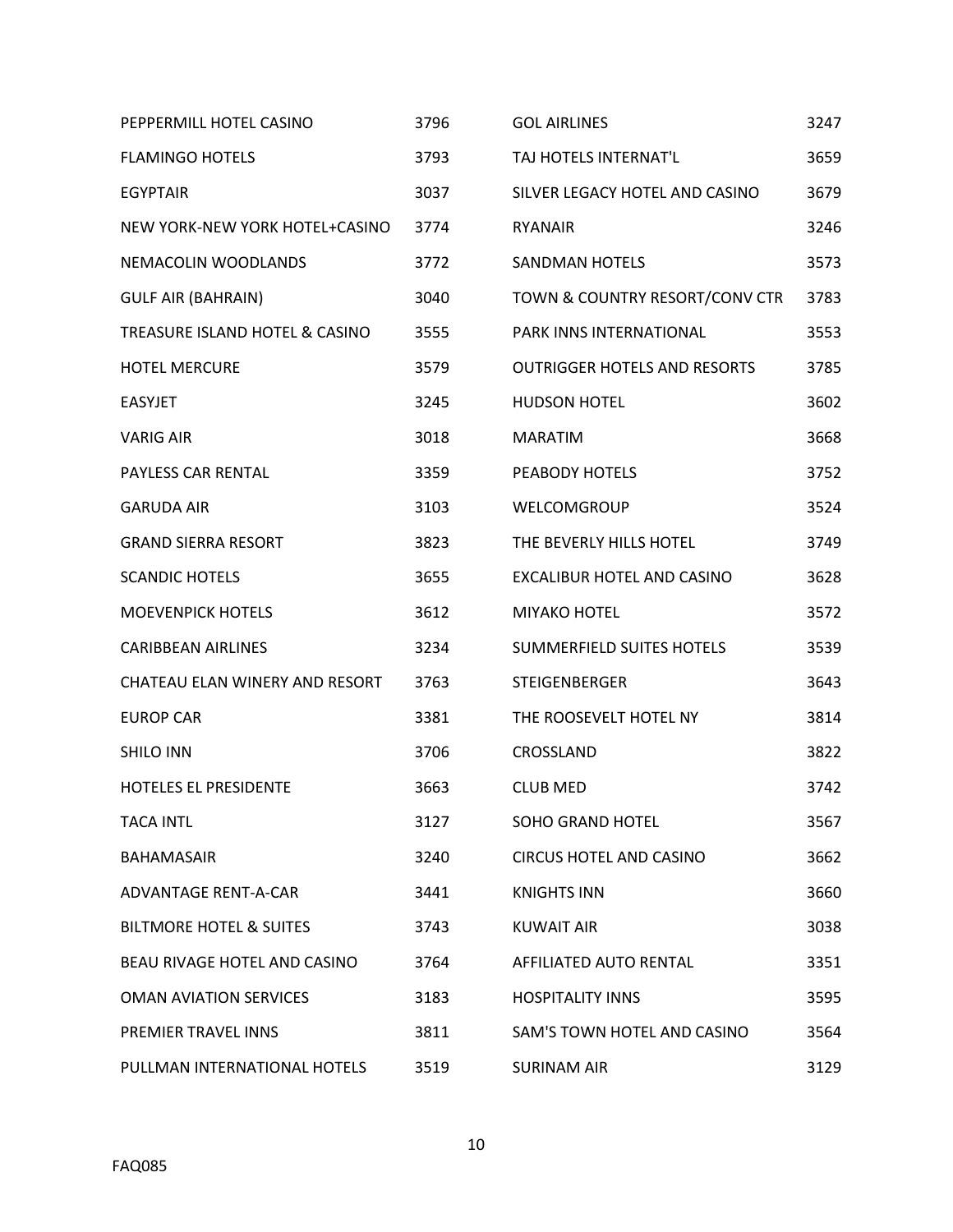| <b>CARLTON HOTELS</b>              | 3716 | <b>OBEROI HOTELS</b>                 | 3657 |
|------------------------------------|------|--------------------------------------|------|
| <b>VAGABOND HOTELS</b>             | 3575 | <b>GOLDEN TULIP</b>                  | 3506 |
| PROTEA HOTELS                      | 3719 | <b>BUDGET HOST INNS</b>              | 3684 |
| <b>JETSTAR AIRWAYS</b>             | 3079 | <b>TAME</b>                          | 3221 |
| <b>LIAT</b>                        | 3184 | <b>CSA</b>                           | 3217 |
| <b>REGENT INTERNATIONAL HOTELS</b> | 3598 | ROYAL HOTELS                         | 3542 |
| <b>NEW OTANI HOTELS</b>            | 3658 | <b>CARIBE ROYALE RESORTS</b>         | 3787 |
| <b>SOUTHERN PACIFIC</b>            | 3534 | ECONOMY INNS OF AMERICA              | 3694 |
| <b>COAST HOTELS</b>                | 3552 | <b>SHONEY'S INN</b>                  | 3707 |
| <b>CROATIA AIRLINES</b>            | 3088 | <b>EXTENDED STAY AMERICA</b>         | 3627 |
| ROYAL KONA RESORT                  | 3532 | <b>CANYON RANCH</b>                  | 3757 |
| <b>PARK PLAZA HOTEL</b>            | 3830 | <b>AIR MAURITIUS</b>                 | 3298 |
| STRATOSPHERE HOTEL AND CASINO      | 3769 | <b>CANOPY HOTELS</b>                 | 3833 |
| TAROM ROMANIAN AIR TRANSPORT       | 3297 | PENTA HOTELS                         | 3653 |
| <b>AIR BERLIN</b>                  | 3296 | <b>TROPICANA RESORT &amp; CASINO</b> | 3738 |
| <b>MIDEASTAIR</b>                  | 3175 | <b>AVON RENT-A-CAR</b>               | 3427 |
| HAWTHORNE SUITES BY WYNDHAM        | 3836 | <b>CEBU PACIFIC AIRLINES</b>         | 3072 |
| ROYAL LAHAINA RESORTS              | 3521 | <b>ARABELLA HOTELS</b>               | 3511 |
| HALEKULANI HOTEL/WAIKIKI PARC      | 3760 | LACSA                                | 3187 |
| <b>BAYMONT INN &amp; SUITES</b>    | 3834 | <b>GRAND CASINO HOTELS</b>           | 3794 |
| SEA PINES RESORT                   | 3725 | CONTINENTAL                          | 3061 |
| <b>OHANA HOTELS OF HAWAII</b>      | 3786 | <b>HOTEL OKURA</b>                   | 3541 |
| <b>AMERISUITES</b>                 | 3514 | <b>DRAGONAIR</b>                     | 3004 |
| TRIBECA GRAND HOTEL                | 3569 | <b>DORINT HOTELS</b>                 | 3623 |
| A-1 RENT-A-CAR                     | 3412 | <b>TUNIS AIR</b>                     | 3049 |
| <b>SOKOS HOTELS</b>                | 3586 | <b>CITY LODGE HOTELS</b>             | 3717 |
| HARVEY/BRISTOL HOTELS              | 3734 | LA QUINTA RESORT                     | 3576 |
| CAYMANAIR                          | 3228 | LUXAIR                               | 3146 |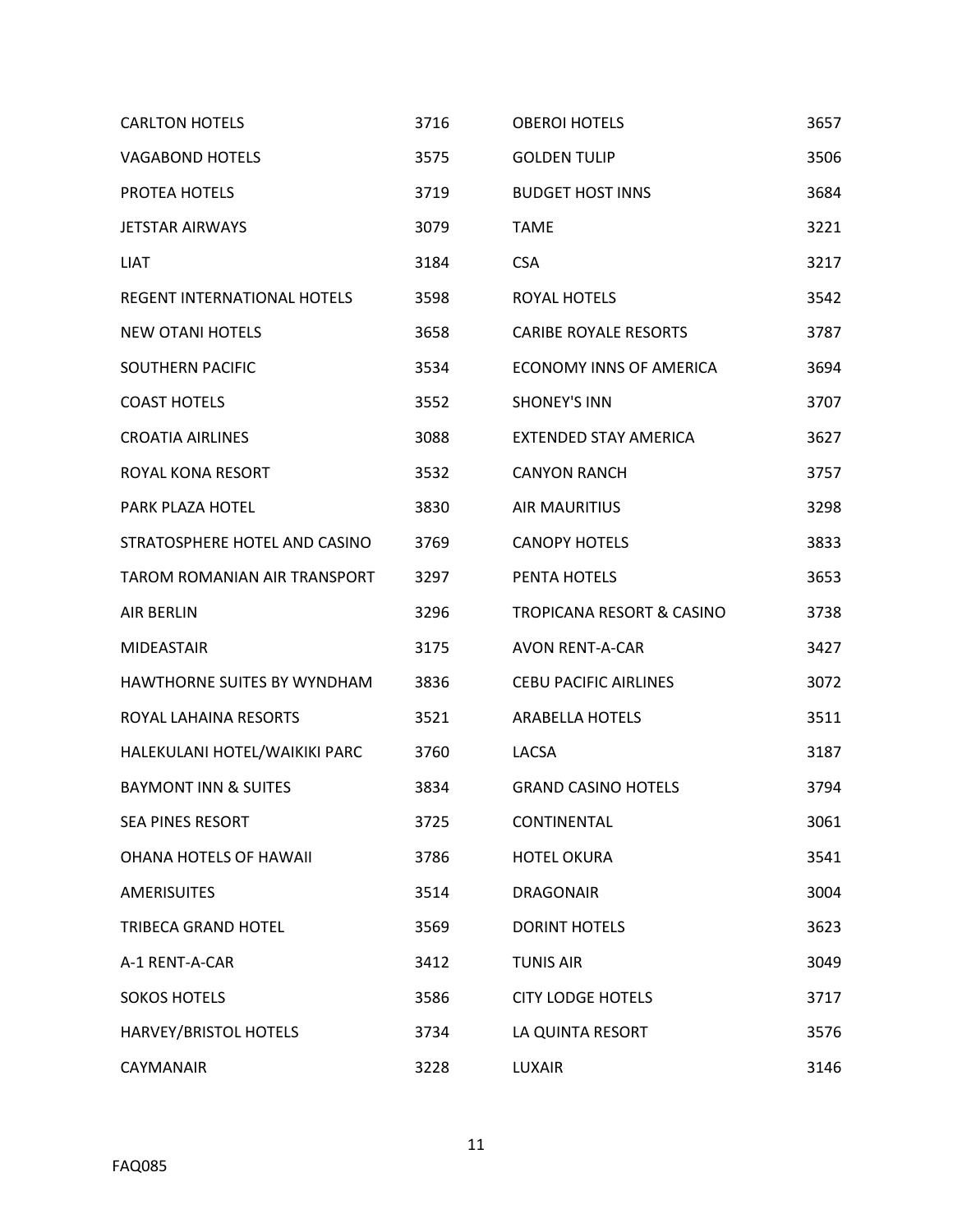| <b>AUTO HOST CAR RENTALS</b>         | 3400 | <b>JOLLY HOTELS</b>            | 3558 |
|--------------------------------------|------|--------------------------------|------|
| AIR MALTA                            | 3028 | <b>PAKISTAN</b>                | 3024 |
| <b>CIGAHOTELS</b>                    | 3544 | RIVERSIDE RESORT HOTEL&CASINO  | 3597 |
| <b>AMERICANA HOTELS</b>              | 3517 | <b>OLYMPIC</b>                 | 3031 |
| <b>ROYCE HOTEL</b>                   | 3704 | VIRGIN RIVER HOTEL AND CASINO  | 3708 |
| <b>FORTE HOTELS</b>                  | 3505 | UTA/IA                         | 3027 |
| <b>ADRIA AIRWAYS</b>                 | 3064 | CLUBCORP/CLUBRESORTS           | 3747 |
| <b>WIDEROE'S FLYVESELSKAP</b>        | 3299 | <b>GRAND WAILEA RESORT</b>     | 3571 |
| <b>SANDS RESORT</b>                  | 3775 | <b>HARLEY HOTEL</b>            | 3698 |
| <b>RELAX INNS</b>                    | 3565 | <b>RAFFLES HOTELS</b>          | 3790 |
| <b>WIZZ AIR</b>                      | 3301 | SMUGGLERS NOTCH RESORT         | 3789 |
| <b>WINDWARD IS</b>                   | 3112 | <b>GENERAL RENT-A-CAR</b>      | 3409 |
| <b>WILDERNESS HOTEL &amp; RESORT</b> | 3801 | <b>FORUM HOTELS</b>            | 3570 |
| AUBERGE DES GOVERNEURS               | 3549 | <b>ARCTIA</b>                  | 3671 |
| AIR ASTANA                           | 3068 | SOUTHERN SUN HOTELS            | 3720 |
| <b>HOMESTEAD SUITES</b>              | 3800 | <b>AZUL AIR</b>                | 3300 |
| <b>BUDGETEL INNS</b>                 | 3685 | AIR PANAMA                     | 3267 |
| <b>DAN HOTELS</b>                    | 3629 | <b>CUMULUS HOTELS</b>          | 3678 |
| <b>ADAMS MARK</b>                    | 3681 | HOTEL UNIVERSALE               | 3625 |
| CAMPANILE                            | 3672 | <b>ANA HOTELS</b>              | 3537 |
| PINEHURST RESORT                     | 3554 | WHISKEY PETE'S HOTEL & CASINO  | 3762 |
| <b>CARIBE ROYALE</b>                 | 3821 | FREMONT HOTEL AND CASINO       | 3766 |
| HOTEL DEL CORONADO                   | 3580 | <b>ISLANDAIR</b>               | 3191 |
| <b>SOL HOTELS</b>                    | 3518 | COLORADO BELLE/EDGEWATER RSORT | 3736 |
| <b>CONCORDE HOTELS</b>               | 3538 | PRIMADONNA HOTEL AND CASINO    | 3761 |
| RENT-A-WRECK                         | 3370 | <b>AIR SEYCH</b>               | 3266 |
| <b>METROPOLE HOTELS</b>              | 3661 | <b>RESO HOTELS</b>             | 3635 |
| CP (CANADIAN PACIFIC) HOTELS         | 3529 | BUFFALO BILL'S HOTEL & CASINO  | 3712 |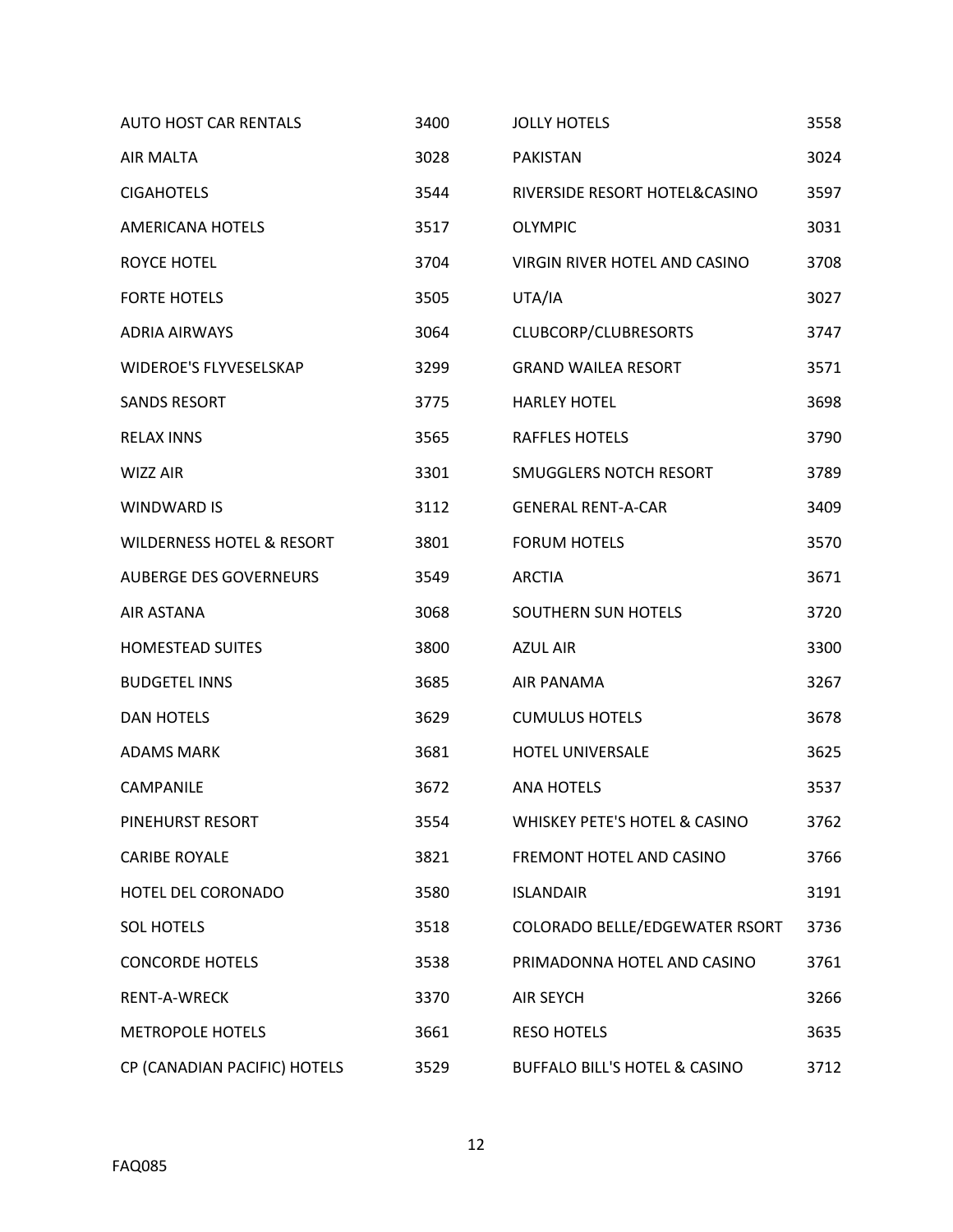| <b>HOSHINO</b>                       | 3837 | <b>SAROVA HOTELS</b>         | 3636 |
|--------------------------------------|------|------------------------------|------|
| <b>AGENCY RENT-A-CAR</b>             | 3364 | <b>COMAIR</b>                | 3223 |
| FIRST HOSPITALITY HOTELS             | 3784 | <b>RANTASIPI HOTELS</b>      | 3674 |
| <b>AIR LANKA</b>                     | 3044 | AVIACO (SPAIN)               | 3053 |
| MAIN ST. STATION HOTEL/CASINO        | 3767 | <b>EXTENDED STAY DELUXE</b>  | 3630 |
| <b>RICA HOTELS</b>                   | 3723 | <b>FLYBEAIR</b>              | 3302 |
| <b>IBUSZ HOTELS</b>                  | 3673 | <b>COMP FAU AIR</b>          | 3220 |
| AMERICAN INTERNATIONAL               | 3352 | <b>HERMITAGE HOTEL</b>       | 3616 |
| LA MANSION DEL RIO                   | 3701 | <b>MASTERS ECONOMY INNS</b>  | 3735 |
| <b>RANK HOTELS</b>                   | 3633 | LADY LUCK HOTEL AND CASINO   | 3624 |
| <b>HALE KOA HOTEL</b>                | 3799 | <b>AMFAC HOTEL</b>           | 3536 |
| <b>HUSA HOTELS</b>                   | 3647 | <b>EXEL INN</b>              | 3696 |
| FOUR SEASONS (AUSTRALIA)             | 3714 | SHOWCASE RENTAL CARS         | 3386 |
| <b>INTERHOTEL CEDOC</b>              | 3675 | <b>MALEV</b>                 | 3181 |
| <b>UGLY DUCKLING RENT-A-CAR</b>      | 3433 | RIVIERA HOTEL AND CASINO     | 3737 |
| <b>QUEENS MOAT HOUSES</b>            | 3645 | <b>FRIENDSHIP INN</b>        | 3507 |
| <b>BRAATHENS RGNL AIRLINES (BRA)</b> | 3213 | <b>CLIMAT DE FRANCE</b>      | 3677 |
| <b>INTER NOR HOTELS</b>              | 3724 | <b>TROPICAL RENT-A-CAR</b>   | 3385 |
| GO FLY, LTD                          | 3156 | <b>VALUE RENT-A-CAR</b>      | 3435 |
| AIR ALGERIE                          | 3021 | <b>VLM AIRLINES</b>          | 3131 |
| <b>DILLON INN</b>                    | 3691 | <b>BALKAN</b>                | 3041 |
| <b>JOURNEY'S END MOTELS</b>          | 3563 | ECONO-CAR RENT-A-CAR         | 3398 |
| <b>HUNGAR HOTELS</b>                 | 3585 | <b>HOLIDAY RENT-A-CAR</b>    | 3368 |
| <b>ARCADE</b>                        | 3670 | <b>PANNONIA HOTELS</b>       | 3599 |
| UNI AIRWAYS CORPORATION              | 3090 | <b>EUROFLY AIRLINES</b>      | 3003 |
| <b>INTERENT</b>                      | 3438 | <b>CLARIDGE CASINO HOTEL</b> | 3792 |
| AIR ARABIA AIRLINE                   | 3236 | <b>SNAPPY CAR RENTAL</b>     | 3360 |
| THE HOMESTEAD                        | 3755 | <b>ECUATORIANA</b>           | 3293 |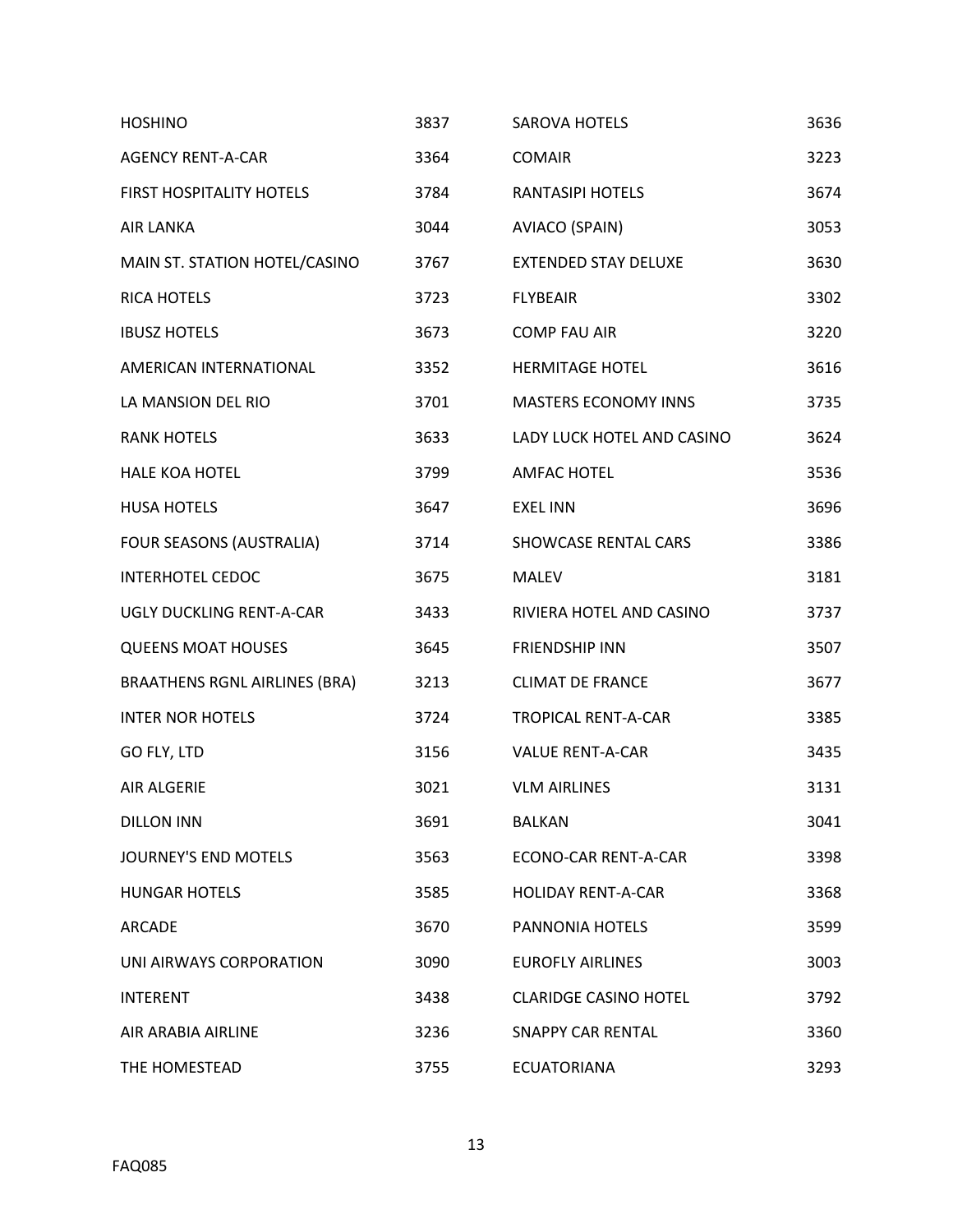| <b>INSURANCE RENT-A-CAR</b>    | 3429 | <b>TOKYO HOTELS</b>            | 3522       |
|--------------------------------|------|--------------------------------|------------|
| <b>ACTION AUTO RENTAL</b>      | 3354 | <b>WELLESLEY INNS</b>          | 3748       |
| <b>CROWN AIR</b>               | 3218 | <b>CONSORT</b>                 | 3689       |
| <b>EMBASSY VACATION RESORT</b> | 3798 | <b>KAROS HOTELS</b>            | 3718       |
| PRINCESS HOTELS INTERNAT'L     | 3584 | <b>DORAL HOTEL</b>             | 3587       |
| <b>STUDIO PLUS</b>             | 3626 | <b>ACCENT RENT-A-CAR</b>       | 3374       |
| DOWNTOWNER-PASSPORT            | 3527 | <b>INDIAN AIR</b>              | 3193       |
| AIR JAMAICA                    | 3280 | <b>AUTOMATE</b>                | 3425       |
| <b>MOUNT CHARLOTTE THISTLE</b> | 3639 | <b>BARHARBORAIR</b>            | 3239       |
| <b>COMPRI HOTEL</b>            | 3688 | <b>CRUZEIRO</b>                | 3046       |
| DE VERE HOTELS                 | 3648 | SADDLEBROOK RESORT TAMPA       | 3600       |
| <b>TILDEN RENT-A-CAR</b>       | 3396 | THE REGISTRY HOTELS            | 3702       |
| <b>IBEROTEL</b>                | 3540 | <b>ALTRA AUTO RENTAL</b>       | 3362       |
| <b>ASC AIRLINE</b>             | 3263 | <b>Entertainment</b>           | <b>MCC</b> |
| <b>MERCHANT RENT-A-CAR</b>     | 3388 | CONTINUITY/SUBSCRIPTION MERCHT | 5968       |
| <b>AIRWAYS</b>                 | 3361 | <b>THEATRICAL PRODUCERS</b>    | 7922       |
| <b>IMPERIAL LONDON HOTELS</b>  | 3651 | <b>RECREATION SERVICES</b>     | 7999       |
| AMELIA ISLAND PLANTATION       | 3754 | <b>COMMERCIAL/PRO SPORTS</b>   | 7941       |
| <b>JUGOSLAVAIR</b>             | 3190 | AMUSEMENT PARKS/CIRCUS         | 7996       |
| <b>DBA AIR</b>                 | 3059 | MEMBER CLUBS/SPORT/REC/GOLF    | 7997       |
| <b>REGAL 8 INNS</b>            | 3550 | TOURIST ATTRACTIONS AND XHBT   | 7991       |
| TUI TRAVEL AGENCY              | 4723 | BANDS/ORCHESTRAS/ENTERTAIN     | 7929       |
| <b>GARDEN PLACE HOTEL</b>      | 3566 | <b>MOTION PICTURE THEATRES</b> | 7832       |
| ANSA INTERNATIONAL             | 3420 | PUBLIC GOLF COURSES            | 7992       |
| <b>AVCAR</b>                   | 3423 | FILMS/VIDEO PRODUCTION/DIST    | 7829       |
| THE ATLANTIC                   | 3805 | <b>BOWLING ALLEYS</b>          | 7933       |
| AIR ZIMBABWE                   | 3096 | SPORTING/RECREATIONAL CAMPS    | 7032       |
| <b>CAREFREE HOTELS</b>         | 3744 | AQUARIUMS/SEAQUARIUMS          | 7998       |